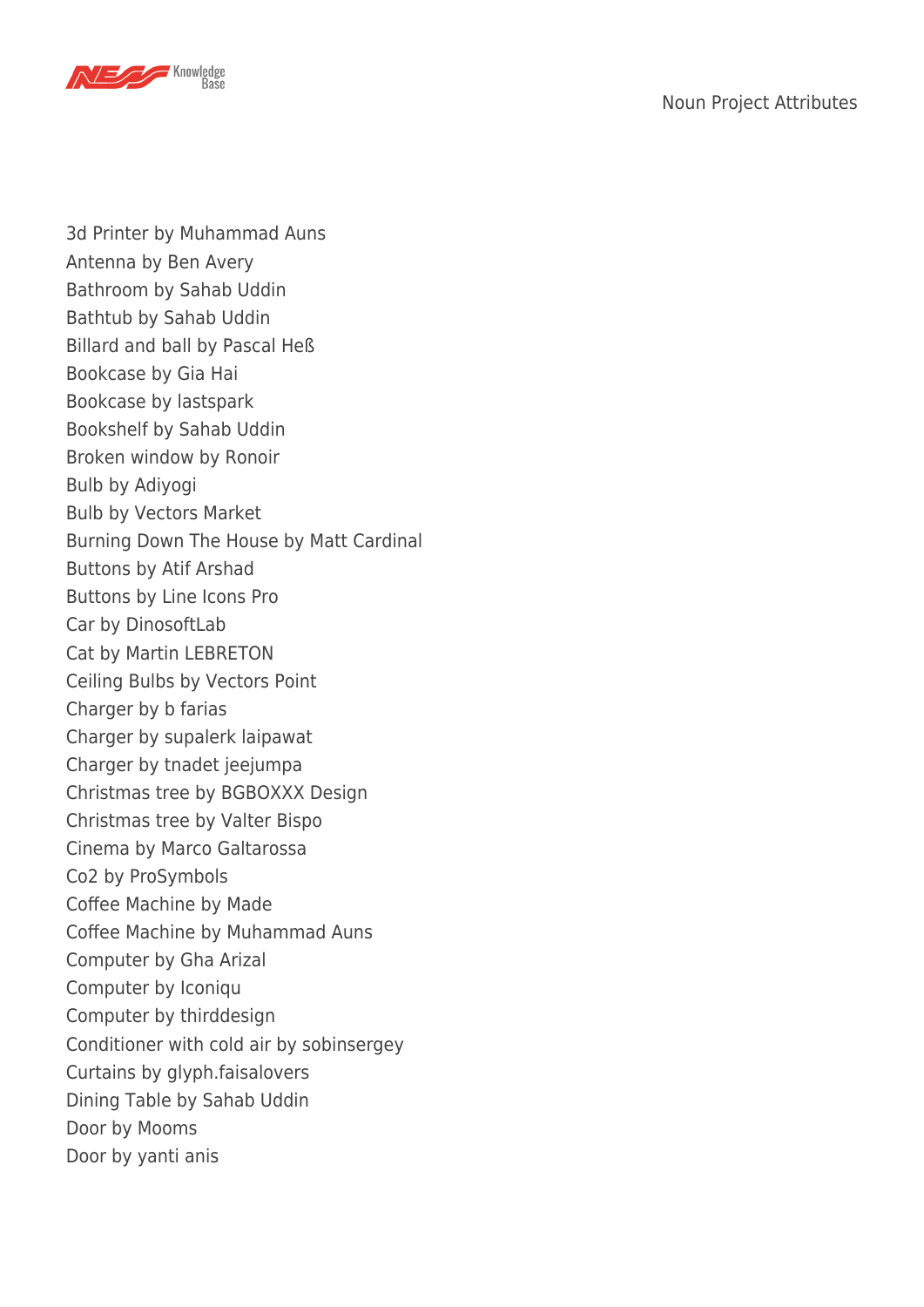

Downlight by K2Media Drop by Diana Drop by Kick Eight Ball by Ema Dimitrova Fairy Lights by Made by Made Fairy Lights by Made x Made Fan by flamingo Fan by flamingo Fan by Made Fax by Nikita Kozin Fire by Angriawan Ditya Zulkarnain Fireplace by Sahab Uddin Fluorescent by Smalllike Fluorescent Lamp by Maxim Kulikov Fridge by Ben Davis Fridge by Laymik Garage by Deemak Daksina Garage by Gregor Cresnar Garage by ProSymbols Gate by Deemak Daksina Gate by Komkrit Noenpoempisut Gates by Edwin PM Gazebo by Aline Escobar Gazebo by Turkkub Heater by Francisco Javier Diaz Montejano Heater by lastspark Home by Briyan Design Home by Brown\_Iconic Home by Lagot Design Home Security Alarm by Gan Khoon Lay Insect lamp killer by Symbolon Kettle by Made Kettle by Made Kitchen by mikicon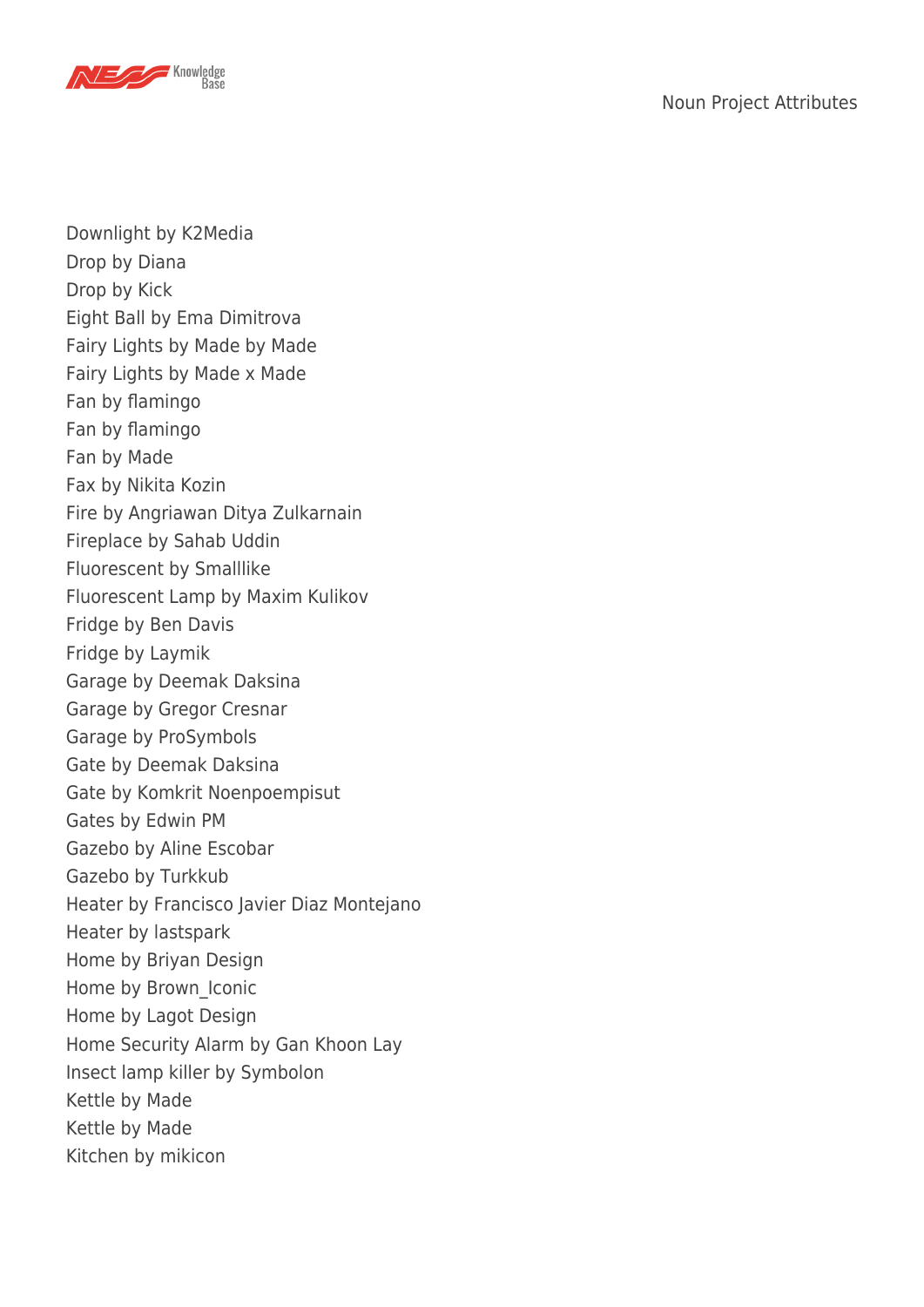

Kitten by Kirill Kolchenko Lamp by Daniel Nochta Lamp by Made x Made Large sofa by Zach Bogart Light Switch by Sara Jeffries light switch on by Mary A Leonard Medical by ibrandify Medical by monkik Music by Three Six Five Peper grinder by Made by Made Phone by Lars Meiertoberens Phone by Matthias Hartmann Pocket Door by Gentry Griffin, AIA Pool by darwis Pool by K2Media Pool by Yorlmar Campos Power strip by Ralf Schmitzer Powerpoint by Made Printer by ClickHan Pump by Eucalyp Puppy by cinnamon stick Puppy by Llisole Reading lamp by Nikita Kozin Reading lamp by Pham Duy Phuong Hung Remote by Kieu Thi Kim Cuong Remote by shashank singh Sconce Lights by Vectors Market Shattered window by Mayur Bhat Shower by Jino Sliding Door by ainul muttaqin Sofa by mikicon Solar by emka angelina Solar by Hrbon Solar by Hrbon